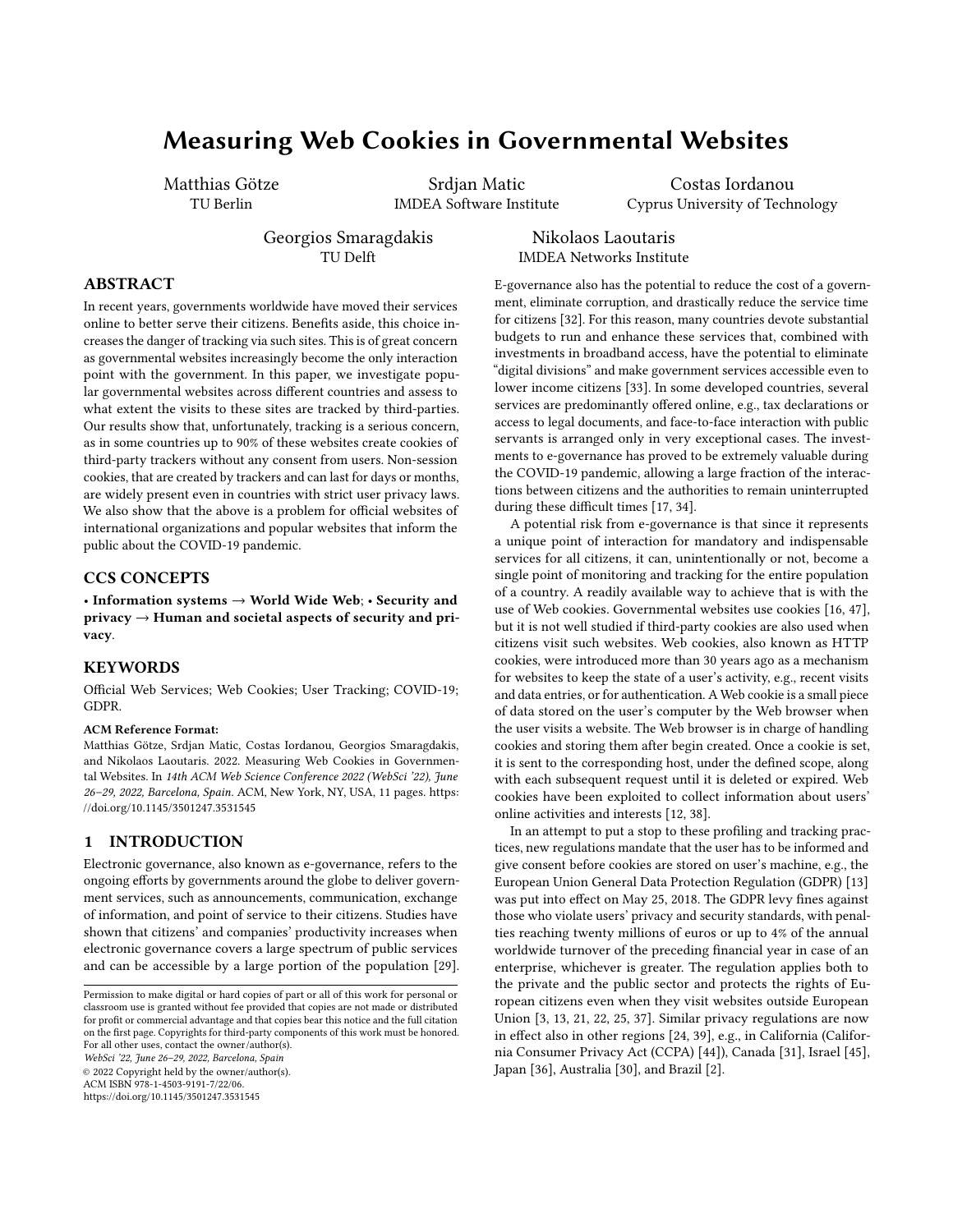Previous studies have demonstrated the widespread use of cookies for performing user tracking on the Web at an unprecedented scale [\[4,](#page-10-24) [25,](#page-10-14) [48\]](#page-10-25). Nevertheless, it is not well studied whether governmental websites enable similar cookie-based tracking, even unintentionally. Of course, one would expect that they do not, since these same governments are in charge of pushing anti-tracking initiatives via the above-mentioned laws. Things, however, are more complex. Oftentimes, third-party cookies sneak in inadvertently via the inclusion of links to social media and video portals or via "free" software modules and frameworks used to develop the website or service. Such software modules introduce their own cookies since they pursue business models based on tracking [\[35,](#page-10-26) [37,](#page-10-15) [42\]](#page-10-27). As a result, any website that relies on these external applications might unintentionally end up enabling tracking.

In this work, we inspect which cookies are set by governmental websites, with or without user consent, for how long, and by which tracking services. The ramifications of misusing Web cookies at governmental websites can be quite serious. First, it breaks the trust between citizens and authorities. Second, it allows for large-scale surveillance, monitoring, and tracking. If this takes place from thirdparties it is worrisome as it shows bad website design that relies on external entities that can monitor interactions of the public with the government. Our objective in this paper is to shed light on those matters. The impact is more severe in case the website is the only point for interaction between the citizen and the government, or it is a lifeline resource for information, e.g., in the case of COVID-19 related official websites.

Our contributions can be summarized as follows:

- We perform a recent large-scale measurement study with more than 5.5k governmental websites and more than 118k URLs administrated by governments of countries worldwide, characterizing the ownership and time expiration of cookies added to website visitors.
- Contrary to our expectations and hope, we discover widespread tracking taking place between 9% up to 90% of the governmental websites of the twenty world's largest economies (G20) countries via tracking cookies that are added without user consent.
- More than 50% of cookies created on G20 government websites belong to third-parties and at least 10% (up to 90%) originate from known trackers. Most of these cookies have a life span of more than a day whereas many have an expiration time of a year or more.
- Our analysis also demonstrates a similar situation for official International organizations' websites, as well as for popular websites for COVID-19 related information.
- We make publicly available the datasets and the software we developed to enable future research on this topic. The data and the software are accessible at [\[20\]](#page-10-28): https://govcookies.github.io/

## <span id="page-1-1"></span>2 DATASETS

In this section we describe the websites selection, using publicly available sources, for (i) official governmental websites of G20 countries around the world, (ii) websites of International organizations, and (iii) popular official websites for COVID-19 related information.

<span id="page-1-0"></span>

| Country      | #Websites | #Full       | #Unreachable | Special top-     |
|--------------|-----------|-------------|--------------|------------------|
|              | (Domains) | <b>URLs</b> | <b>URLs</b>  | level domains    |
| Argentina    | 41        | 856         | 7            | .gob.ar, .gov.ar |
| Australia    | 704       | 14,996      | 335          | .gov.au          |
| Brazil       | 494       | 10,558      | 1,093        | .gov.br          |
| Canada       | 116       | 2,474       | 108          | .gc.ca           |
| China        | 66        | 1,452       | 386          | .gov.cn          |
| France       | 243       | 5,198       | 1,333        | .gouv.fr         |
| Germany      | 226       | 4,884       | 136          |                  |
| India        | 1,429     | 30,000      | 5,124        | .gov.in, .nic.in |
| Indonesia    | 48        | 1,032       | 41           | .go.id           |
| Italy        | 166       | 3,620       | 283          | .gov.it          |
| Japan        | 79        | 1,670       | 80           | .go.jp           |
| Mexico       | 118       | 2,527       | 299          | .gob.mx          |
| Russia       | 193       | 4,188       | 517          | .gov.ru          |
| Saudi Arabia | 34        | 728         | 68           | .gov.sa          |
| South Africa | 42        | 922         | 209          | .gov.za          |
| South Korea  | 42        | 896         | 55           | .go.kr           |
| Turkey       | 118       | 2,586       | 233          | .gov.tr          |
| UK           | 241       | 5,070       | 83           | .gov.uk          |
| <b>USA</b>   | 1,239     | 25,192      | 900          | .gov             |

Table 1: Statistics for G20 Websites in our study.

## 2.1 G20 Governmental Websites

G20 is a group of governments and central bank governors from 19 countries and the European Union (EU). The 19 countries are listed in Table [1.](#page-1-0) For this study, we first present results for the 19 countries and later study the EU as an International organization. The G20 economies account for around 90% of the gross world product and two-thirds of the World population. The countries are located on different continents. Their cultural background and political standards vary; some are democracies, while monarchies or oligarchies govern others.

To compile the list of official websites for the G20 governments, we visit the official webpage of the government of each country and we collect all the links (URLs) to ministries and agencies that were listed there. For a list of sources that we used to collect these links, we refer the reader to [\[20\]](#page-10-28). In 18 out of these 19 countries, the websites use a special top-level domain, which helps us to validate that these websites are indeed the official ones. Nevertheless, many of the governmental websites use a different second-level domain than these special top-level domains. For a list of the special toplevel domains for these countries, we refer to the last column in Table [1.](#page-1-0) An official website is a website associated to a domain that is registered and used by a national government. For example, whitehouse.gov is owned by the United States government and is used to release information about the current operations of the US President during his presidency. In Table [1](#page-1-0) (second column) we report the overall number of official websites we identified. Note that these are typically the "landing" pages of the domain. As we will explain later (Section [3\)](#page-2-0) for our study we visit multiple URLs in the same domain (Table [1,](#page-1-0) third column). In total, we consider 5,563 landing domains and 118,849 associated URLs.

A contemporary and independent study [\[40\]](#page-10-29) considers 150,244 websites from 206 countries. Such study uses methodology to collect governmental websites that significantly differs from ours. Indeed, we focus on fewer countries and carefully investigate the presence of cookies at URLs provided by the official government websites.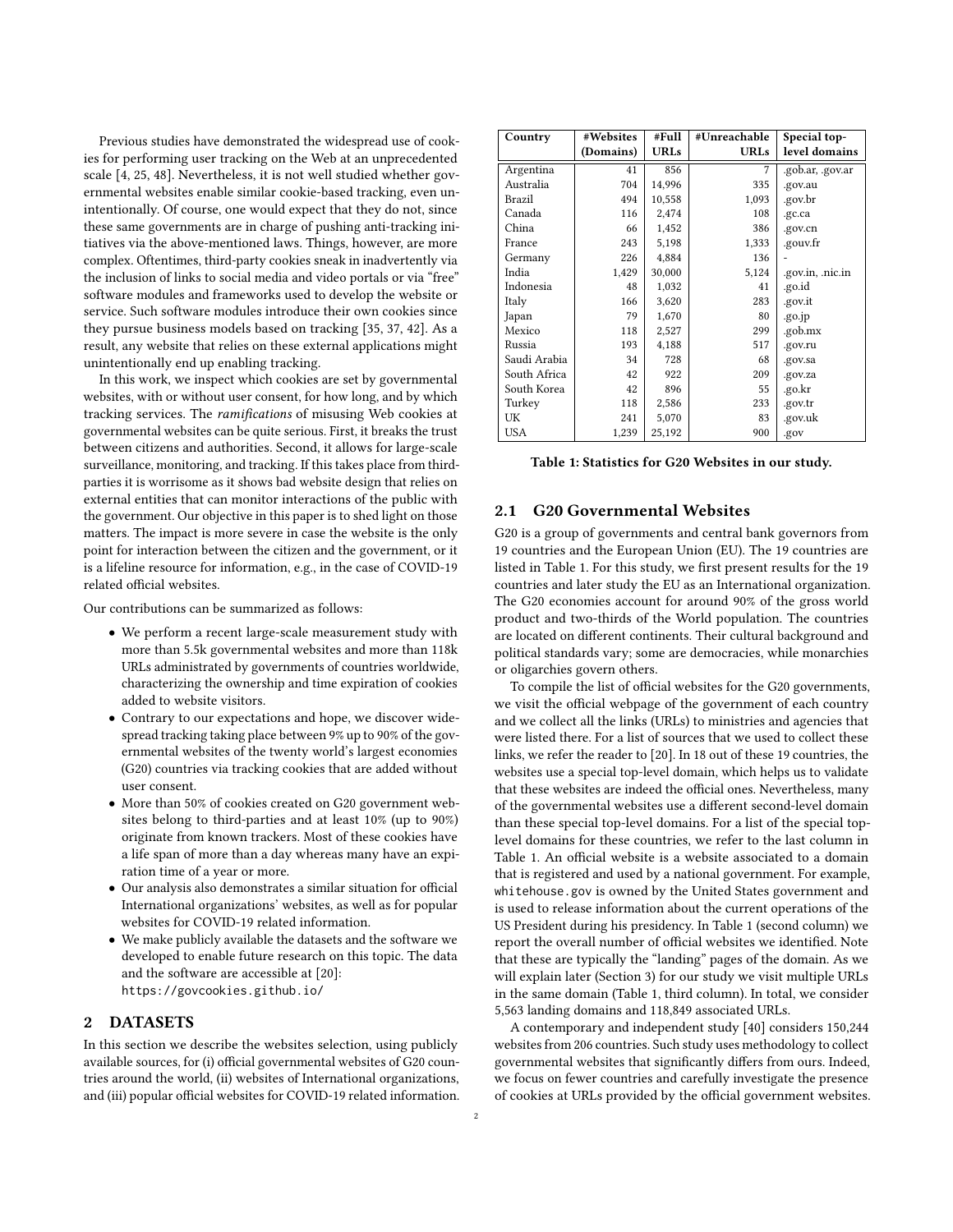Thus, a head-to-head comparison with the results presented in the mentioned study is not directly applicable.

#### 2.2 International Organizations Websites

To compile the list of domains and URLs related to International organizations, we collect all the links of the agencies that are included in the official EU and UN websites. We also include in our list the major recognized international organization. For the list of sources we refer the reader to [\[20\]](#page-10-28). In total, our list includes 242 websites and 2,649 associated URLs.

# 2.3 COVID-19 Information Websites

We also compile a list of COVID-19 related URLs provided by the US Centers for Disease Control and Prevention (CDC) [\[18\]](#page-10-30) and the European Center for Disease Prevention and Control (ECDC) [\[19\]](#page-10-31) that provides links to official national sites in the EU. For each one of the G20 countries, we use SimilarWeb [\[43\]](#page-10-32) to identify the most popular websites with the lemma COVID-19. In total, our list includes 131 official websites and 1,355 associated URLs related to COVID-19.

## <span id="page-2-0"></span>3 METHODOLOGY

In this section we review the types of Web cookies and we describe our methodology for crawling governmental and other official websites, including websites of International organizations and official websites related to COVID-19 pandemic.

## 3.1 Types of Cookies

First-party cookies are issued by the visited website, while thirdparty ones are typically created by external parties embedded in a webpage.The distinction is not always unambiguous, and in presence of cookie ghostwriting an entity creates cookies on behalf of another party [\[41\]](#page-10-33). Our goal is to provide a lower bound on thirdparty trackers, and to this end we focus only on those cookies which are not directly set by the visited domain. We perform an additional distinction on cookies using their expiration time. Session cookies are bound to the browser and once the browser process is terminated they get deleted. On the other hand, the lifetime of persistent cookies is set at their creation and they might last from few seconds up to several years.

## 3.2 Inferring Cookies

Usually cookies are created either via a Set-Cookie header in the server HTTP response, or they are set on the client side using JavaScript. We visit official websites with a modified version of Pythia [\[26\]](#page-10-34), an open-source framework that instruments a fullyfledged browser to access URLs. Pythia was developed for analyzing hosting environments, and for this reason it does not provide information on cookies. We use the Chrome DevTools Protocol [\[5\]](#page-10-35) to expand Pythia and collect all the cookies that are created when visiting a URL. Our approach is fully transparent to the browser and it keeps track also of cookies that are created by intermediate URLs which redirect the user to the landing page. After extracting all the cookies, we use the domains of the visited URLs to partition them into first and third-parties. Similarly, we inspect the expiration time of individual cookies and we label them either as

session or persistent. We focus on the lifetime information, since previous studies [\[15,](#page-10-36) [25\]](#page-10-14) considered as persistent any cookie with a lifetime of more than one day. Later, in our analysis, we provide statistics about the cookies lifetime and comment on the presence of persistent ones.

## 3.3 Identifying Tracking Cookies

We leverage filter lists to identify third-party cookies originating from known tracking services. Filter lists are an efficient solution to protect user's privacy by blocking ads and trackers. Two widelyused filter lists are Disconnect, core of Firefox tracking protection, and the Privacy Badger, maintained by the Electronic Frontier Foundation [\[8,](#page-10-37) [11,](#page-10-38) [28\]](#page-10-39). Other examples of list include EasyList, EasyPrivacy and Adguard [\[1,](#page-10-40) [9,](#page-10-41) [10\]](#page-10-42). These lists are manually curated and they offer protection only against trackers targeting the most popular services. We have to acknowledge, that being communitymaintained projects, filter lists are often more suitable for western countries since they target popular services in these regions. Thus, in non-western countries the number of inferred third-party cookies by leveraging these lists is only a lower bound, as many more local third-parties not include in these list may also operate. We use the blocklists project [\[23\]](#page-10-43) and we integrate it with the trackers extracted from Disconnect and Privacy Badger. Each filter list contains an index of domains and a set of rules that are used to detect services that harvest users' information. The rules are defined at the URL level, since it might happen that only a specific resource of a domain is responsible for tracking. From each list we extract the trackers domain names, making sure to select only those domains that are fully blocked by a particular filter list. Next, we enforce consensus among different lists and we flag as tracker any domain appearing in two or more filter lists. Those steps guarantee that (i) our curated list of trackers does not contain false positives, and that (ii) we select trackers which are both well-known and they appear across a wide range of services. In the final step, we label as tracking cookie any cookie that is set by a domain that is included in our list of popular trackers.

## 3.4 Crawling Websites

We bootstrap our analysis using the list of URLs that link to homepages of ministries and agencies, as well as the International organizations and COVID-19 webpages as described in Section [2.](#page-1-1) For all the URLs, we attempt to fetch the webpage using both HTTP and HTTPS as protocols, and we exclude and content which is retrieved with a status code associated to an error response (i.e., status code in the range 400-599). After extracting all the clickable hyperlinks from homepages, we discard all websites whose homepages contain less than two links. Next, we filter out links to different domains or to multimedia content (e.g., with extension ".jpg"), and we iteratively connect to each URL as we did with the homepages. During this step we inspect the MIME type of the retrieved content, and we discard any resource which does not contain HTML. We repeat this process until we have collected information from 10 unique HTML resources on a particular website. We sample only a small number of internal webpages both to avoid stressing the server and to guarantee consistency among websites (e.g., some websites might host only a dozen webpages, while others might have thousands).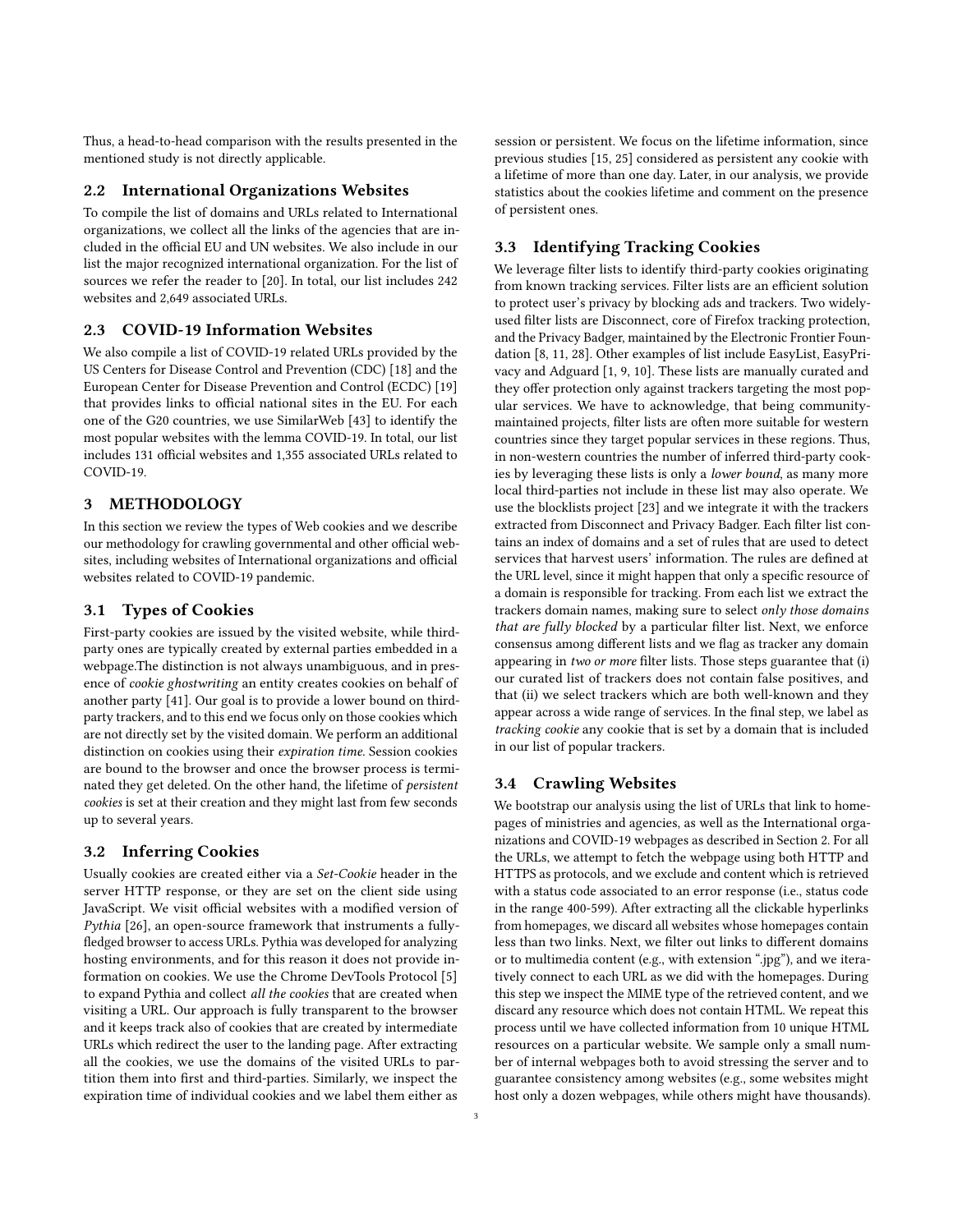Table [1](#page-1-0) (third column) provides an overview of the overall number of governmental and COVID-19 websites, together with the corresponding number of URLs that we accessed. To our surprise, we identify 12,623 (around 11% of the overall) URLs related to the nineteen G20 countries, 9 URLs related to International organizations, and 3 URLs related to COVID-19 that were unreachable, see Table [1](#page-1-0) (last column). Manual investigation shows that indeed the URL links were broken or the URLs were offline or have been removed during our visits (see Section [4](#page-3-0) for details about our experiments).

Once we compiled a set of URLs associated to each website, we use our framework to visit each URL and collect the cookies. We access each URLs running the Google Chrome with Pythia on a Linux/Debian desktop, with the browser configured to accept all third-party cookies. Our instrumented browser never interacted with the loaded webpages (e.g., scrolling or moving the mouse pointer) nor did it perform any action that could be interpreted as consent granting (e.g., clicking a dialog box/prompt/pop-up). Here we note that the ePrivacy Directive [\[14\]](#page-10-44) requires explicit user consent for cookie tracking.

We collect the data from two countries in the European Union, thus, we would expect that no cookies should be installed because there is no action taken by the instrumented client. Our results confirm previous studies that show that indeed cookies are installed without the user giving consent or even when the user explicitly choose the option to reject all cookies [\[7,](#page-10-45) [42,](#page-10-27) [46,](#page-10-46) [49\]](#page-10-47). Moreover, previous studies have found that having cookies set in the browser increases by 27% the amount of third-party cookies that are observed [\[48\]](#page-10-25). Our goal is to provide a lower bound on cookies that are served, and for this reason we access each URL as new user that is accessing the website for the first time. To mimic a new visitor, before loading each URL, we configure our framework to delete previously stored cookies, the browser history, the cache and the local storage and disable all extensions.

## 3.5 Ethical Considerations

We do not use or collect any personal data or real users to perform our experiments. Data collection was done using an instrumented client from universities in two EU countries. We also scheduled the experiments such that the load on the servers of governmental, international organizations, and COVID-19 related websites to be minimal, i.e., at most one visit per domain per minute. For the duration of our experiments, we use the same IPv4 addresses for all our experiments. During and after our experiments, we did not receive any complaints by network centers of the hosting universities or the administrators of the governmental, International organizations, and COVID-19 related websites we visited.

## <span id="page-3-0"></span>4 ANALYSIS

Our instrumented client visited the G20 governmental URLs in October 2020, and the International organizations and COVID-19 URLs in March 2021. We first analyze in detail the cookies that are installed during our visits to the G20 governmental websites and then repeat the same for the International organizations and the COVID-19 websites.

<span id="page-3-1"></span>

Figure 1: Percentage of government websites (number in parenthesis) that contain  $\geq 1$  cookie per G20 country.

<span id="page-3-2"></span>

Figure 2: Percentage of government URLs (number in parenthesis) that contain  $\geq 1$  cookie per G20 country.

#### 4.1 G20 Websites

In Figure [1,](#page-3-1) we present the percentage of websites per country that install at least one cookie. In parenthesis we include the number of websites that we visited per G20 country. The majority of the official websites, ranging from 77% to 100%, of the G20 countries indeed add cookies, without any user consent. To confirm that our results are not biased due to the contributions of a single URL, we inspect the aggregated results across all of the URLs. In Figure [2](#page-3-2) we group the URLs per G20 country, and we show the overall percentage of URLs with at least one cookie. For each country, in parenthesis we report the total number of URLs that were visited. A comparison among Figures [1](#page-3-1) and [2](#page-3-2) suggests that percentages decrease only slightly when URLs that belong to the same website are not grouped together. We notice also some small fluctuations in the ranking of countries. The general observation, however, remains as the large majority of URLs set cookies, ranging from 68% to more than 95%.

These probabilities are significantly higher than previous studies conducted in 2019 that report that only 15%-50% of websites in the category "Law and Government" set cookies [\[42,](#page-10-27) [46\]](#page-10-46). However, these previous studies do not explicitly consider governmental websites only, as the category "Law and Government" refer to sites tagged as such by advertisement companies, such as Google Ads.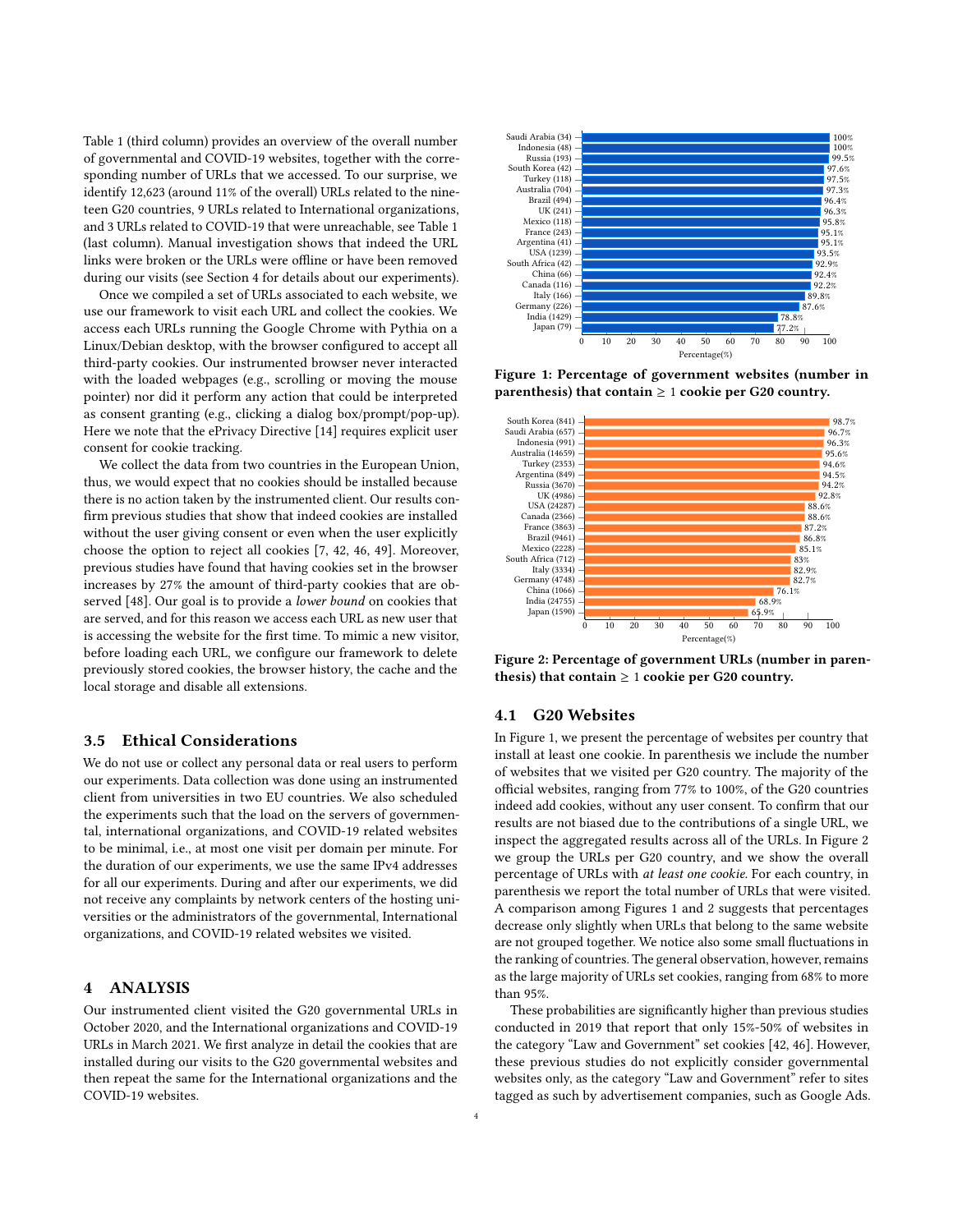<span id="page-4-0"></span>

Figure 3: Percentage of government websites with third-party (TP) and third-party tracker (TPT) cookies per G20 country.

<span id="page-4-1"></span>

Figure 4: Percentage of URLs that contain third-party (TP) and third-party tracker (TPT) cookies.

Since our list of domains is more recent and compiled in a different way (see Section [3\)](#page-2-0), a head-to-head comparison with these may be misleading.

The percentage of domains and URLs related to the G20 countries with at least one cookie is very high. To put these percentages in perspective, we compare with other studies that studied millions of URLs. Each one of the methods follows a slightly different methodology, and the user population varies from mobile users [\[35\]](#page-10-26) to users that browse the Web with a specific browser [\[50\]](#page-10-48). The number of visited websites also differs. Nevertheless, all the studies agree that around 85%-95% of the visited URLs add at least one firstor third-party cookie. Other studies also showed that cookies are added even when users (from different parts of the world) do not give their consent [\[7,](#page-10-45) [21,](#page-10-12) [22,](#page-10-13) [35,](#page-10-26) [38,](#page-10-9) [42,](#page-10-27) [46,](#page-10-46) [49\]](#page-10-47). Our analysis shows that G20 websites are not an exception. Thus, in general, no special care has been taken when designing governmental websites. It is also striking that it is more likely for a visitor to receive cookies when visiting around a third of G20 countries than the highest reported number by studies that consider general websites.

<span id="page-4-2"></span>

Figure 5: Percentage of TP and third-party trackers (TPT) cookies with expire times  $\geq$  a day for G20 countries.

<span id="page-4-3"></span>

Figure 6: Percentage of TP and third-party trackers (TPT) cookies with expire times  $\geq$  a year for G20 countries.

In terms of the number of cookies set by first and third-parties, the number varies a lot across countries. For the majority of the countries, the average number of cookies set at each visit is less than 8. This number is lower than the corresponding average number of cookies, i.e., 12 reported by a recent study for general websites [\[35\]](#page-10-26). However, there are some exceptions. Governmental websites of Russia and China typically set 12 or more cookies with about half of them associated with third-parties. We elaborate more on the role of third-party cookies and trackers in the following sections.

4.1.1 Third-party Cookies. We then turn our attention to the type of cookies that are added when we visit an official webpage or URL. Someone would argue that first-party cookies may be used to optimize the user experience, however, no privacy expert would advocate in favor of adding third-parties (TP) cookies on an official governmental website. As shown in Figure [3,](#page-4-0) a large fraction of official websites add third-party cookies. This observation applies across the board. The percentage of websites that add at least one third-party cookie in Russia is similar to the percentage of websites that add any cookie. Indeed, half of the domains in ten other G20 countries add third-party cookies. Even when we study Germany,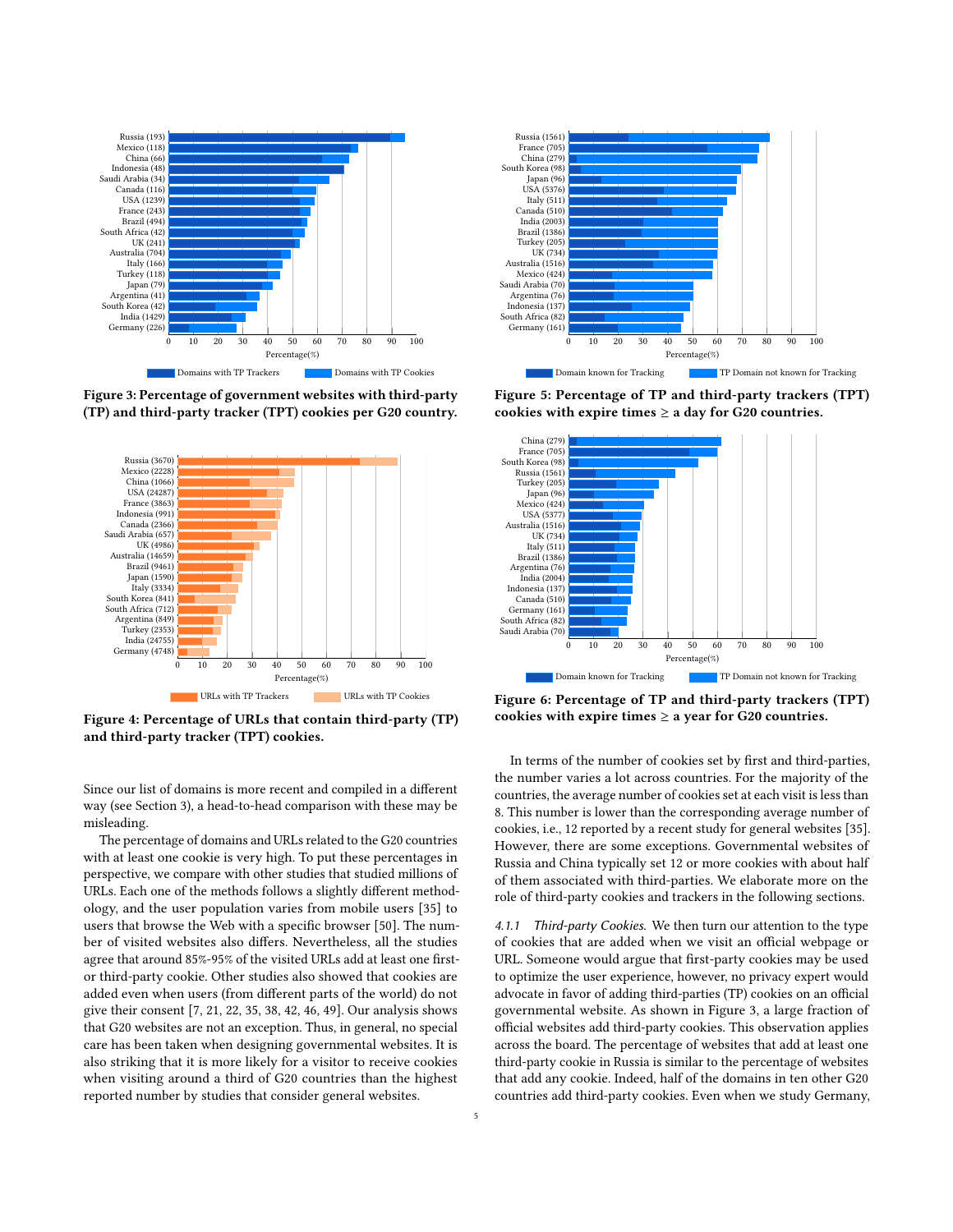<span id="page-5-0"></span>

Figure 7: Expiration times for first-party (FP), third-party (TP), and third-party trackers' (TPT) cookies at G20 countries.

a country known for its strict user privacy regulation, we notice that more than 25% of the official websites add third-party cookies.

In Figure [4,](#page-4-1) we repeat the same analysis for the URLs of official webpages from the G20 countries, but this time focusing on thirdparty cookies. We can observe that percentage of URLs that set third-party cookies in this case reduces. However, this does not seemt o affect the ranking. Around 90% of the URLs in official Russian websites are adding third-party cookies. Moreover, more than 30% of URLs of official websites of other eight G20 countries add at least one third-party cookie.

4.1.2 Tracking. Next we focus on third-party tracker (TPT) cookies, i.e., cookies set by domains that are known to be tracking users for data collection purposes (see also Section [3\)](#page-2-0). In Figure [3,](#page-4-0) we annotate with dark blue color the fraction of websites that add at least one cookie associated with a tracking domain. These percentages are only slightly lower than the corresponding ones for third-party cookies in general for the same G20 country. Germany is the only country where this percentage decreases significantly, and only 9% of the official websites include a cookie from a tracking domain. Similar observations apply at the URL level, as shown in Figure [4.](#page-4-1) Indeed, the percentage of URLs that add cookies of tracker domains (annotated with dark orange color) is lower but comparable to those that add third-party cookies in general, with the noticeable exceptions of Germany and South Korea. A related study is a report by CookieBot in 2019 that only considered one official landing page for each European Union country [\[6\]](#page-10-49). It found that 89% of these domains contain third-party ad tracking. Our analysis, on a much larger set of landing pages, shows a lower presence of trackers with significant variation (5% to 30%) in government domains across EU countries. Apart from the existence, or lack of, tracking, another important aspect has to do with its severity. The latter is more pronounced when tracking cookies have a long lifetime [\[7\]](#page-10-45). In Figure [5](#page-4-2) we report the percentage of the cookies of third-parties (light blue) that expire in more than one day, as previous studies characterize such cookies as persistent cookies [\[15,](#page-10-36) [25\]](#page-10-14). The values in parenthesis report the total number of cookies added when we visited the URLs associated with official websites in each G20 country. The percentages are very high across all countries, with more than 50%

for the majority of the cookies added in websites in G20 countries after more than one day. To put these percentages in perspective, a previous study that run experiments on 35k domains of general interest reports that for around 85% of the third-party cookies has a lifetime of one day or more [\[46\]](#page-10-46). Thus, we conclude that the percentage of third-parties with lifetime more than a day is high, but typically lower than the average in general webpages. There are three exceptions, Russia, France, and China where around 75% of the cookies set by third-parties last for at least one day.

In Figure [6](#page-4-3) we also report the percentage of cookies set by thirdparties with lifetime of one year or more. A significant percentage, between 20% to 60% depending on the country, of the cookies set by third-parties last for a year or more. For the majority of the G20 countries, more than 25% of the added cookies related to thirdparties last for a year or more. Typically, the percentage is lower than the percentage (50%) of cookies that last for a year or more and are set by third-parties when accessing general websites [\[46\]](#page-10-46). However, for three countries, namely China, France, and South Korea, the percentages of third-party cookies with lifetime a year or more is higher than the percentage in general websites.

When we consider the cookies that are associated with known trackers (dark blue) as we annotate them based on our methodology presented in Section [3,](#page-2-0) the percentages are lower, but still significant. Indeed, between 5% to 55% depending on the country, of the cookies set by trackers last for a day or more, see Figure [5.](#page-4-2) Countries like France (55%), Canada (42%), US and UK (both around 35%), and Italy and Australia (both around 30%) have persistent cookies set by trackers and last for more than one day. Even more striking is the observation that there are third-party and tracking cookies with expiration time longer than a year in governmental websites of G20 countries. In Figure [6,](#page-4-3) we report these percentages. A significant percentage, between 5% to 50% depending on the country, of the cookies set by trackers and last for a year or more. For the majority of the G20 countries, more than 25% of the added cookies related to third-parties last for a year or more. Nevertheless, even in two countries with strong protection regulation such as Germany and France there are many tracking cookies with expiration times beyond one year.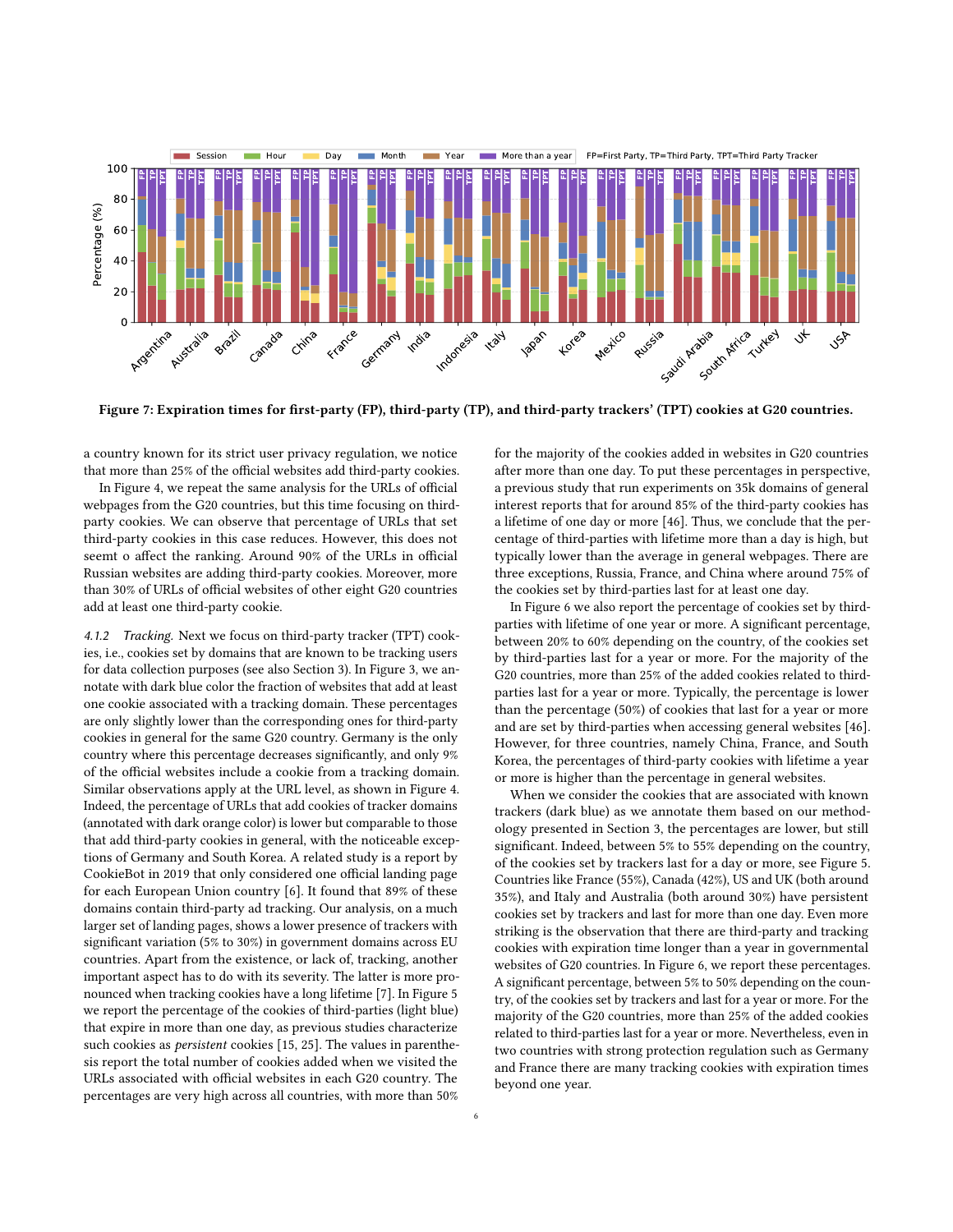<span id="page-6-0"></span>

Figure 8: Popular third-party trackers in G20 countries, International organizations, and COVID-19 websites. X-axis: % coverage.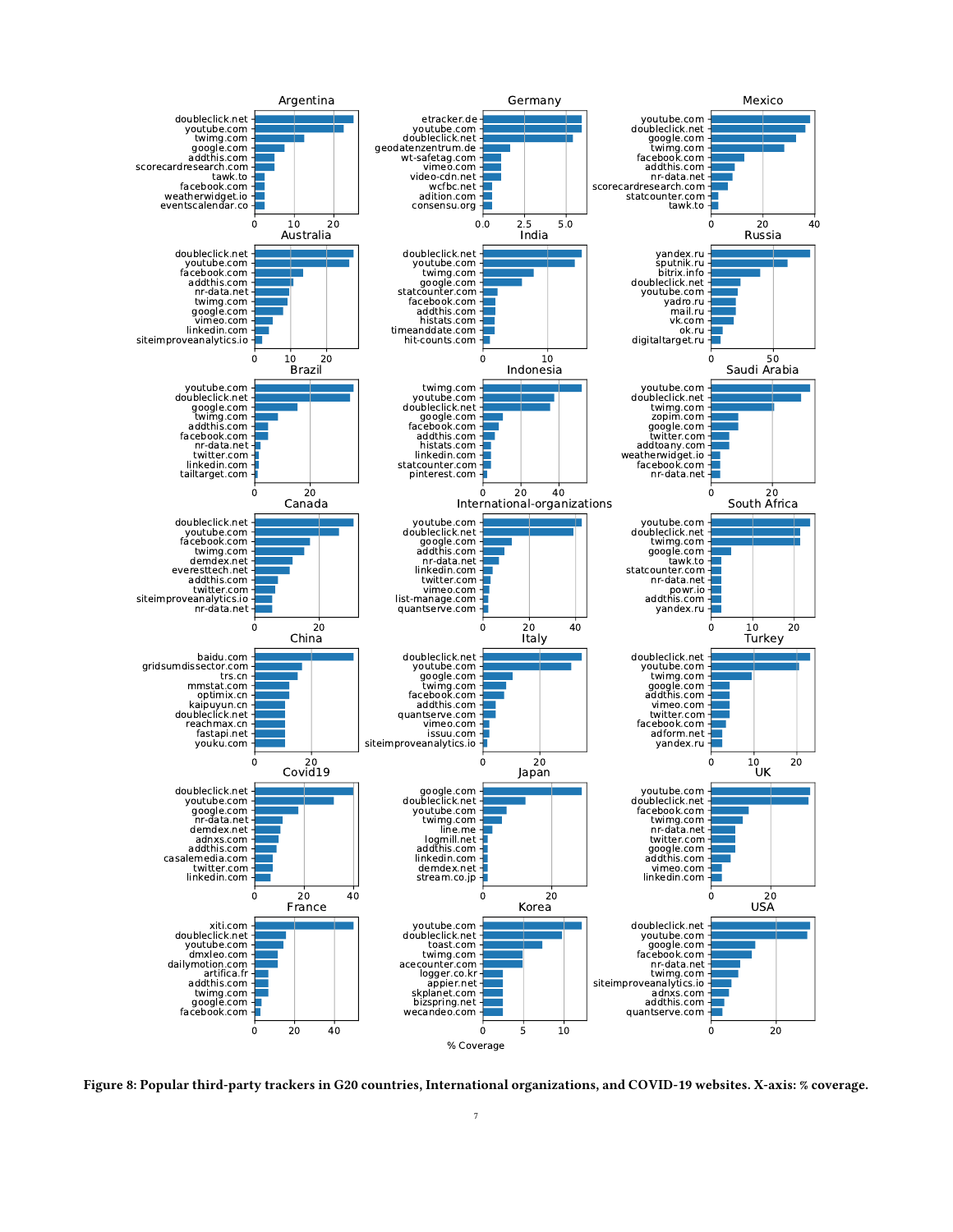<span id="page-7-0"></span>

| Country      | Domain                    | # of Trackers  | <b>Trackers</b>                                                                                               |  |
|--------------|---------------------------|----------------|---------------------------------------------------------------------------------------------------------------|--|
| Argentina    | munirivadavia.gob.ar      | 5              | doubleclick.net, youtube.com, microsoft.com, office.com, twimg.com                                            |  |
| Australia    |                           | 13             | doubleclick.net, adnxs.com, casalemedia.com, adroll.com, outbrain.com, bidswitch.net, yahoo.com,              |  |
|              | sea.museum                |                | advertising.com, pubmatic.com, 3lift.com, taboola.com, facebook.com, openx.net                                |  |
|              |                           | 25             | vertamedia.com, relap.io, rktch.com, mail.ru, datamind.ru, bumlam.com, betweendigital.com, crwdcntrl.net,     |  |
| Brazil       | investexportbrasil.gov.br |                | upravel.com, digitaltarget.ru, doubleclick.net, 1dmp.io, mts.ru, advarkads.com, aidata.io, rutarget.ru,       |  |
|              |                           |                | uuidksinc.net, acint.net, yandex.ru, republer.com, adsniper.ru, beroll.ru, sape.ru, adriver.ru, adhigh.net    |  |
|              | nac-cna.ca                | 25             | demdex.net, admanmedia.com, adnxs.com, exelator.com, casalemedia.com, 3lift.com, lijit.com,                   |  |
| Canada       |                           |                | advertising.com, pro-market.net, crwdcntrl.net, bing.com, yahoo.com, doubleclick.net, openx.net,              |  |
|              |                           |                | acuityplatform.com, youtube.com, smartadserver.com, tapad.com, smaato.net, addthis.com,                       |  |
|              |                           |                | sonobi.com, adsrvr.org, facebook.com, pubmatic.com, bidswitch.net                                             |  |
| China        | stats.gov.cn              | 9              | doubleclick.net, reachmax.cn, gridsumdissector.com, fastapi.net, chinavivaki.com,                             |  |
|              |                           |                | admaster.com.cn, youku.com, optimix.cn, trs.cn                                                                |  |
|              | service-civique.gouv.fr   | 24             | demdex.net, quantserve.com, everesttech.net, google.com, avct.cloud, adnxs.com, casalemedia.com, krxd.net,    |  |
| France       |                           |                | rfihub.com, advertising.com, adotmob.com, serving-sys.com, rlcdn.com, xiti.com, bing.com, doubleclick.net,    |  |
|              |                           |                | yahoo.com, bluekai.com, eyeota.net, media.net, rezync.com, facebook.com, spotxchange.com, bidswitch.net       |  |
| Germany      | bund.de                   | 5              | doubleclick.net, appdomain.cloud, youtube.com, geodatenzentrum.de, vimeo.com                                  |  |
| India        | kerala.gov.in             | $\overline{7}$ | doubleclick.net, google.com, twimg.com, tawk.to, youtube.com, addthis.com, facebook.com                       |  |
| Indonesia    | big.go.id                 | 5              | pinterest.com, youtube.com, google.com, linkedin.com, twimg.com                                               |  |
| Italy        | www.difesa.it             | $\overline{4}$ | doubleclick.net, google.com, youtube.com, twimg.com                                                           |  |
| Japan        | jpf.go.jp                 | $\overline{4}$ | logmill.net, doubleclick.net, twimg.com, google.com                                                           |  |
| Korea        | moef.go.kr                | 6              | logger.co.kr, appier.net, toast.com, twimg.com, skplanet.com, bizspring.net                                   |  |
| Mexico       | acapulco.gob.mx           | 6              | doubleclick.net, weatherwidget.io, youtube.com, addthis.com, google.com, twimg.com                            |  |
|              | gov.ru                    | 31             | kitbit.net, semantiqo.com, yadro.ru, google.com, ok.ru, uptolike.com, rktch.com, mail.ru, bumlam.com,         |  |
| Russia       |                           |                | twimg.com, pluso.ru, sputnik.ru, bitrix.info, upravel.com, digitaltarget.ru, doubleclick.net, trum-trum.club, |  |
|              |                           |                | pinterest.com, youtube.com, aidata.io, rutarget.ru, yandex.ru, adsniper.ru, konverbot.com, nr-data.net,       |  |
|              |                           |                | weborama.fr, cdnvideo.ru, caltat.com, facebook.com, yandex.com, vk.com                                        |  |
| Saudi Arabia | alqassim.gov.sa           | $\overline{4}$ | doubleclick.net, weatherwidget.io, twimg.com, youtube.com                                                     |  |
| South Africa | dtps.gov.za               | $\overline{4}$ | doubleclick.net, twimg.com, youtube.com, statcounter.com                                                      |  |
| Turkey       | botas.gov.tr              | 9              | squareup.com, reddit.com, pinterest.com, expedia.de, foursquare.com, google.com, twitter.com, tumblr.com,     |  |
|              |                           |                | dropbox.com                                                                                                   |  |
| UK           | startuploans.co.uk        | $\overline{7}$ | doubleclick.net, pardot.com, force.com, salesforceliveagent.com, youtube.com, bing.com, facebook.com          |  |
| <b>USA</b>   | hhs.gov                   | 13             | doubleclick.net, demdex.net, turn.com, intentig.com, adentifi.com, sc-static.net, youtube.com,                |  |
|              |                           |                | mxptint.net, yahoo.com, quantserve.com, twitter.com, snapchat.com, facebook.com                               |  |

Table 2: G20 government related domains per country with the highest number of third-party trackers (TPT) in our study and associated trackers.

Overall, a common characteristic across the board is that the cookies set by trackers expire later than the cookies set by nontracking third-parties and first-parties. Moreover, they rarely expire in less than one hour or after the end of the session. To investigate this further, in Figure [7](#page-5-0) we plot the expiration times for first-, thirdparty, and third-party trackers cookies at G20 countries' government websites. The majority of cookies set by third-party trackers lasts for a month or more, which is a significantly higher percentage when compared with the percentage of first- and third-party cookies, respectively. Note that long-lasting cookies allow trackers to gather much more data about website visitors.

4.1.3 Profiling Trackers. Finally, we investigate why there are so many trackers present in governmental websites. To shed light, we study the ten most popular trackers in governmental websites for each country. We define a metric that we call coverage, as the percentage of governmental websites (domains) in a country where a given tracker is present. We plot our results in Figure [8.](#page-6-0) A first observation is that almost all G20 countries trackers operated by Google (doubleclick.com, youtube.com, google.com) related to analytics are at the very top, with a coverage between 20% and 50%. A noticeable exception is China, where only one of the Google trackers is present in the top 10 list, namely, doubleclick.com. In this case the coverage of this single tracker is around 10%. The tracker of social network Facebook (facebook.com) is present in 14 out of

19 G20 countries, but typically the coverage is lower than Google, between 5% to 20% depending on the country. The tracker of social network LinkedIn (linkedin.com) follows in popularity with presence in 7 of the G20 countries. It is worth mentioning that we observe regional trackers that are very popular in some countries. For example, the XiTi tracker (xiti.com) in France with coverage around 50%, the Baidu tracker (baidu.com) in China with coverage around 40%, the tracker of social network Twitter (twimg.com) with coverage close to 50% in Indonesia, and tracker of analytics yandex.ru and the social network V Kontakte vk.com with coverage more than 60% and 20%, respectively, in Russia.

Our manual investigation shows that many of these trackers are added because many of the governmental sites include links to social networks such as Facebook and LinkedIn and link videos hosted on Youtube or Vimeo. Another reason for the high presence of trackers is that many governmental web pages use analytics tools to monitor the number of their visitors. Popular social networks and video hosters offer such analytics tools, search engines like Google and Yandex, and smaller web traffic analysis companies, e.g., XiTi (France). In fewer cases, the designer of the webpages utilize Web libraries, e.g., of Google that can act as trackers. Unfortunately, our analysis shows that there is no apparent provision to remove third-party trackers altogether from official governmental websites, as we would hope and expect from administrators of such websites.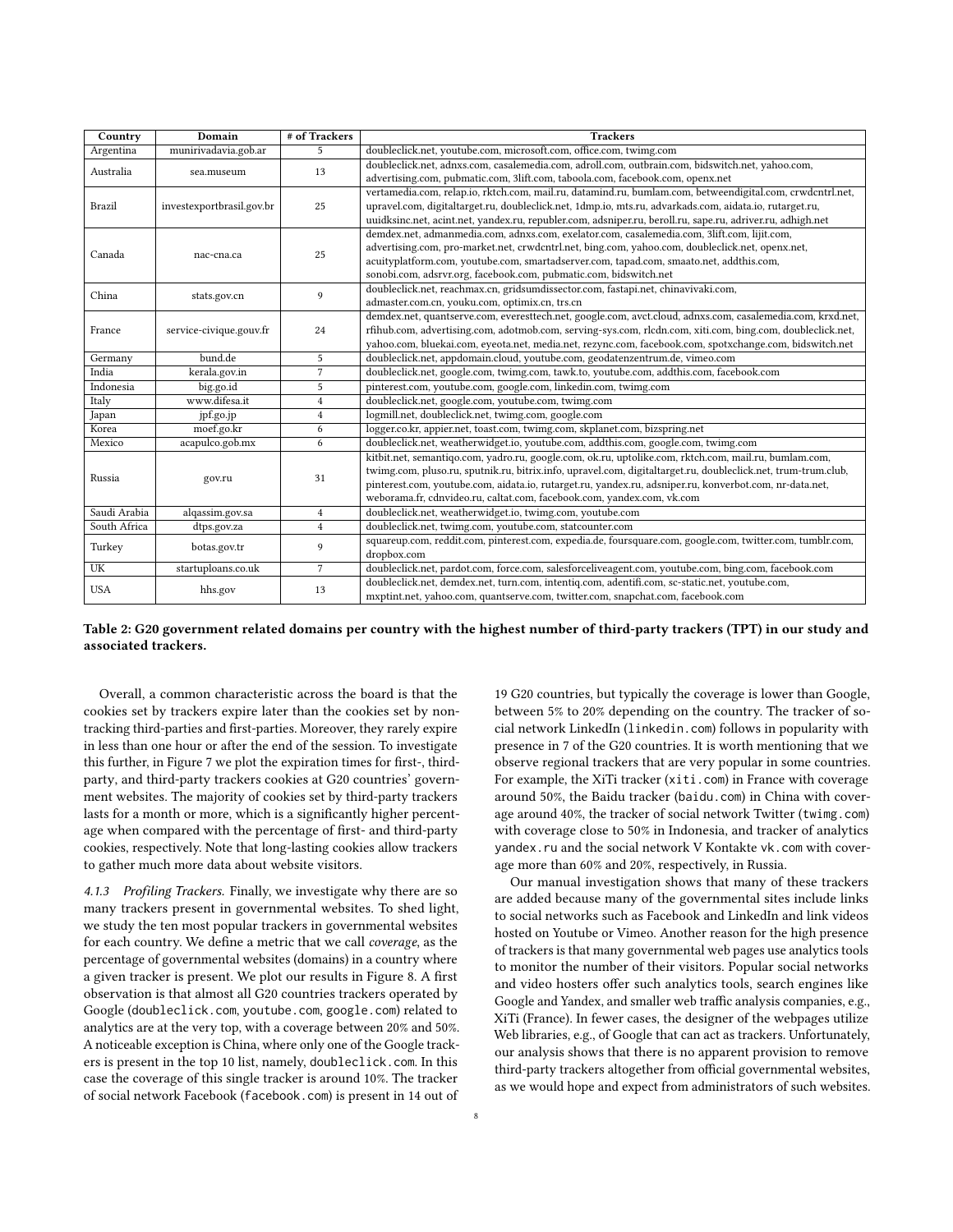<span id="page-8-0"></span>

<span id="page-8-1"></span>Figure 9: Expiration times for first-, third-party, and trackers (TPT) cookies at International organizations' domains.

| Hostname                | #Trackers |
|-------------------------|-----------|
| www.wfp.org             | 36        |
| icsid.worldbank.org     | 13        |
| www.itu.int             | 13        |
| www.worldfishcenter.org | 13        |
| irena.org               | 12        |
| www.irena.org           | 12        |
| www.worldbank.org       | 12        |
| www.glfc.org            | 10        |
| www.miga.org            | 10        |
| www.adb.org             |           |

Table 3: Top 10 International organizations by trackers.

We also identify popular governmental websites with a very high number of trackers. In Table [2](#page-7-0) we list, for each country, the domains with the highest number of trackers and the associated trackers that set cookies without any user consent. In some of these official governmental domains, tens of trackers are indeed present. Manual investigation shows that, again, the majority of the trackers are related to analytics and social network companies (local or international ones). Some of the domains with a high number of trackers are public broadcasters, e.g., dw.com, sbs.com.au.

#### 4.2 International Organizations Websites

We also study official websites of International organization (see Section [2](#page-1-1) for details). Our analysis shows that around 95% of the International organizations websites set cookies and around 60% of these websites use at least one third-party cookie. These percentages are close to these reported for general websites [\[46\]](#page-10-46). Thus, it seems there is no special care not to neutralize third-party cookies either in these websites. Around 52% of the International organizations websites set at least one cookie associated with a tracker. In Figure [9](#page-8-0) we show the expiration time for first-party, third-party, and trackers cookies. The values in the parenthesis are the total number of cookies for each category. We note that the fraction of cookies that expire in more than one day, i.e., considered persistent, is 85% and 68% for tracker and third-party cookies respectively, which is way higher than this of first-party cookies that are around 45%. In the case of trackers, more than 75% of the cookies they set expires in a year or more. Thus, the presence of trackers in these websites raises serious concerns about the privacy of its visitors as these web cookies are stored for an extended period.

<span id="page-8-2"></span>

Figure 10: Expiration times for first-, third-party (TP) , and trackers (TPT) cookies at COVID-19 websites.

<span id="page-8-3"></span>

| Hostname                    | #Trackers |
|-----------------------------|-----------|
| coronavirus.jhu.edu         |           |
| www.landlaeknir.is          |           |
| covid19.min-saude.pt        |           |
| www.spkc.gov.lv             |           |
| deputyprimeminister.gov.mt  |           |
| eody.gov.gr                 |           |
| koronavirus.gov.hu          | 3         |
| www.cdc.gov                 |           |
| www.folkhalsomyndigheten.se |           |
| www.gouvernement.fr         |           |

Table 4: Top 10 official COVID-19 websites by trackers.

In terms of numbers of cookies set by the webpage, the average number is close to 12, as reported for general websites [\[35\]](#page-10-26). However, when we focus only on trackers we noticed that there are popular official websites with a very high number of trackers. In Table [3](#page-8-1) we list the top 10 International organizations websites with the number of trackers that set cookies in the website without any visitor consent. It is striking that up to tens trackers are present, with the recently Nobel-awarded World Food Program to host 36 trackers and World Bank as well as the International Telecommunication Union (a United Nations specialized agency) websites to have 13 trackers present. As we show in Figure [8,](#page-6-0) popular trackers operated by Google have coverage of about 60% and other trackers operated by Twitter, LinkedIn, and Vimeo are also present.

#### 4.3 COVID-19 Websites

As a final case study, we turn our attention to websites that provide information about COVID-19. Our analysis shows that more than 99% of these websites add at least one cookie without consent. This percentage is even higher than the one reported for general websites [\[35\]](#page-10-26). We compare our results with these from a study in May 2020 that found that more than 99% of websites that are returned when submitting Google queries related to COVID-19 add cookies of third-parties [\[27\]](#page-10-50). We observe a smaller presence of third-party cookies, around 62%. We argue that this is difference is due to the different set of websites we consider and the approach we sue to identify those websites. For instance, many of the search results are commercial websites that sell ad space to advertisers and not official COVID-19 information websites. Our analysis also shows that more than half of these websites add at least 3 third-party cookies. Moreover, almost all the websites with third-party cookies,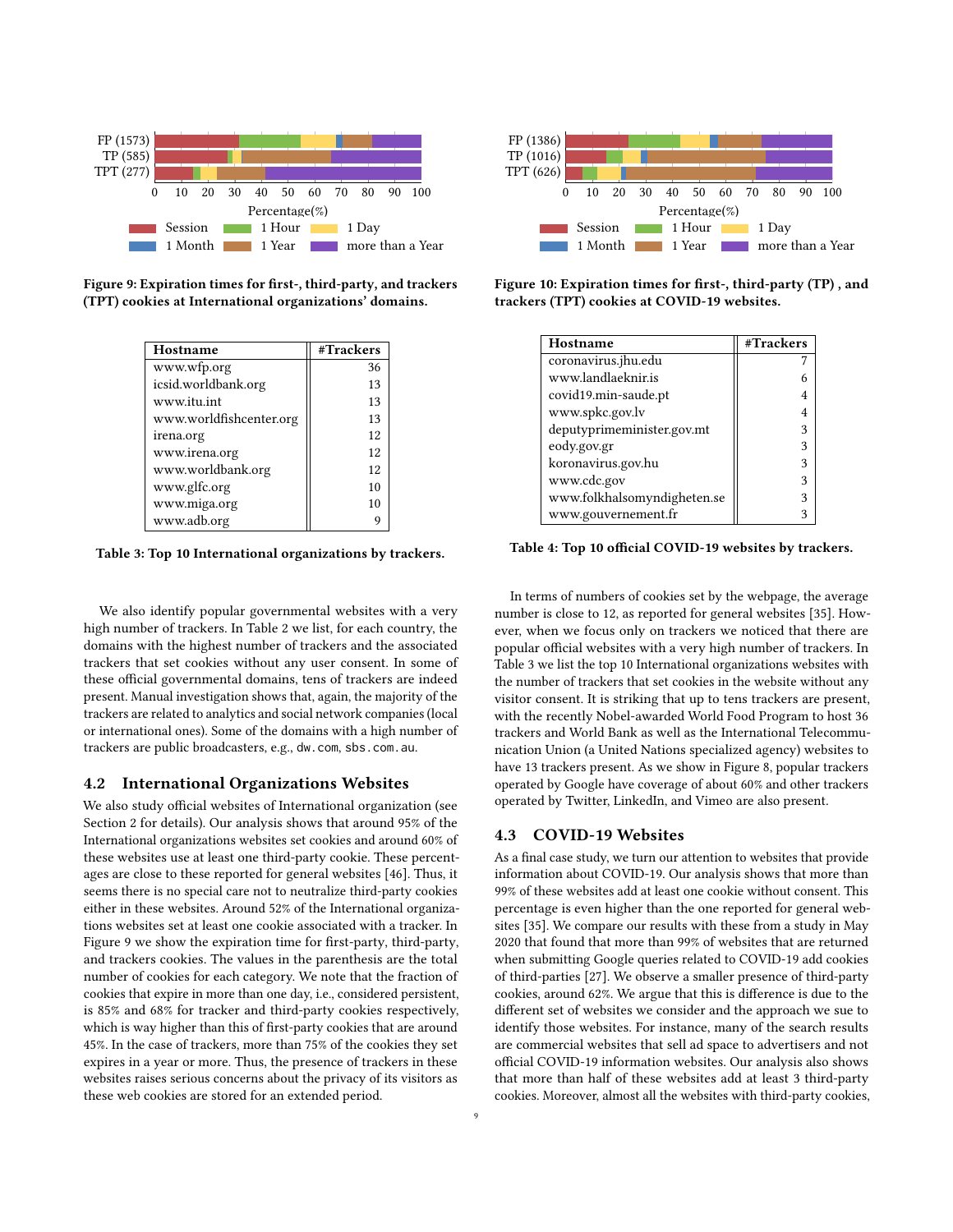around 60%, also set tracking cookies. In Figure [10](#page-8-2) we show the expiration time for first-party, third-party, and trackers cookies. The values in the parenthesis are the number of cookies for each category. We notice that the fraction of cookies that expire in a day or more is 95% and 85% for trackers and third-party cookies, respectively. These percentages are way higher than the corresponding of first-party cookies that are around 60%. Moreover, around 78% of the trackers cookies last for a year or more.

Finally, we report on COVID-19 websites with the most trackers. Our analysis shows that news websites have the highest number of trackers, some of them with more than 30 trackers. This is to be expected as the business model of the news sites is to attract user visits and advertisers. However, when we focus on the official COVID-19 related websites that are operated by international or national health organizations and governments, we notice that the number of trackers that set cookies, without any consent, is also high (see Table [4\)](#page-8-3). For example, the very popular website with global maps about the COVID-19 cases, maintained by Johns Hopkins University, add cookies from 7 trackers. All the other Top 10 website are official national information websites in European countries that have three trackers or more. The American Centers for Disease Control and Prevention (CDC) is also in the Top 10, with cookies associated with three trackers. Trackers operated by Google are present in more than half of COVID-19 related websites, as shown in Figure [8.](#page-6-0) Other popular trackers operated by social media, e.g., Twitter and LinkedIn, are also present in around 10% of these websites. We conclude that the presence of trackers in websites related to COVID-19 that are very popular during the pandemic is high and, typically, there is no special care to remove them.

## 5 DISCUSSION

Responsible Governmental Website Development. Our study shows the critical role that official websites play in informing citizens and the potential privacy harm due to third-party tracking. The designers and contractors of governmental websites and websites related to health, need to take extra care to (i) avoid including plugins for social media, commercial video portals, and publishers (advertising media), and (ii) avoid including links that download content from such websites. If there is a need to add a link to social media, a good practice is to use an icon. When the visitor clicks on the icon, there should be a message to inform that the visitor is about to leave the official website. After consent, the visitor is redirected to the social media website. It is also important to use software and libraries that have been certified and do not leak private information about website visitors. Finally, the software companies and contractors need to self-regulate the industry to protect visitors of sensitive websites related to government and health.

Governmental Cloud. Our study shows that trackers operated by video portals, social media, and analytics companies are among the most popular. A possible solution to this problem is a governmentowned and operated cloud that hosts and delivers videos and content to citizens. Although this solution is more expensive and requires additional investment in human capital and expertise, it is more sustainable in long run.

Governmental Websites Audit. Independent authorities in each country should perform regular and detailed audit campaigns to assess the state of third-party tracking in governmental and healthrelated websites. Frequent audits should report on third-party tracking and swiftly remove trackers from such websites. Civil Societies and researchers can also perform independent audits and disclosure to authorities about user tracking in governmental and websites of public interest. The tools that we release in this paper can be used to help in the auditing process.

Education about Web Tracking. It is important to increase awareness of the public about the potential harm of user tracking. Teenagers should learn more about Web technologies and the shortcomings of tracking at School. Professionals should attend seminars to become familiar with the downsides of user tracking. Research communities and civil societies can also organize events and hackathons to raise awareness about tracking and increase the adoption of the best current practices towards reducing tracking on governmentand health-related websites. Moreover, there are already available browser plugins that users can download and install to receive real-time information about the trackers on websites they visit.

## 6 CONCLUSION

In this paper, we present a recent large-scale measurement study of cookie presence at governmental sites and other popular noncommercial sites that have high visibility with the public. Our focus is on third-party cookies and well known tracking services. Ironically, it seems that despite great efforts to promote regulations like GDPR, governmental sites themselves, are not yet clear of tracking practices targeted by such regulations. Our results indicate that official governmental, international organizations' websites and other sites that serve public health information related to COVID-19 are not held to higher standards regarding respecting user privacy. Our analysis shows that trackers are widely present at such websites, and cookies are added without user consent as developers or administrators of these websites, probably unintentionally, include external content from social media and third-party services. Our work demonstrates how difficult it is to apply data protection laws in practice, and we hope that it can help in clearing governmental websites and similar webpages that serve public services from tracking services. With our study, we also aim to increase awareness of potential tracking when visiting official websites, and we argue for the need for new tools and systems for continuous measurement and transparent reporting to improve the privacy of public online services.

## ACKNOWLEDGMENTS

This work was supported in part by the Atracción de Talento grant (Ref. 2020-T2/TIC-20184) funded by Madrid regional government, the TV-HGGs project (OPPORTUNITY/0916/ERC-CoG/0003) cofunded by the European Regional Development Fund and the Republic of Cyprus through the Research and Innovation Foundation, the European Research Council (ERC) Starting Grant ResolutioNet; "Resolving the Tussle in the Internet: Mapping, Architecture, and Policy Making" (ERC-StG-679158), and the EU H2020 Research and Innovation programme under grant agreements No. 871370 (Pimcity).